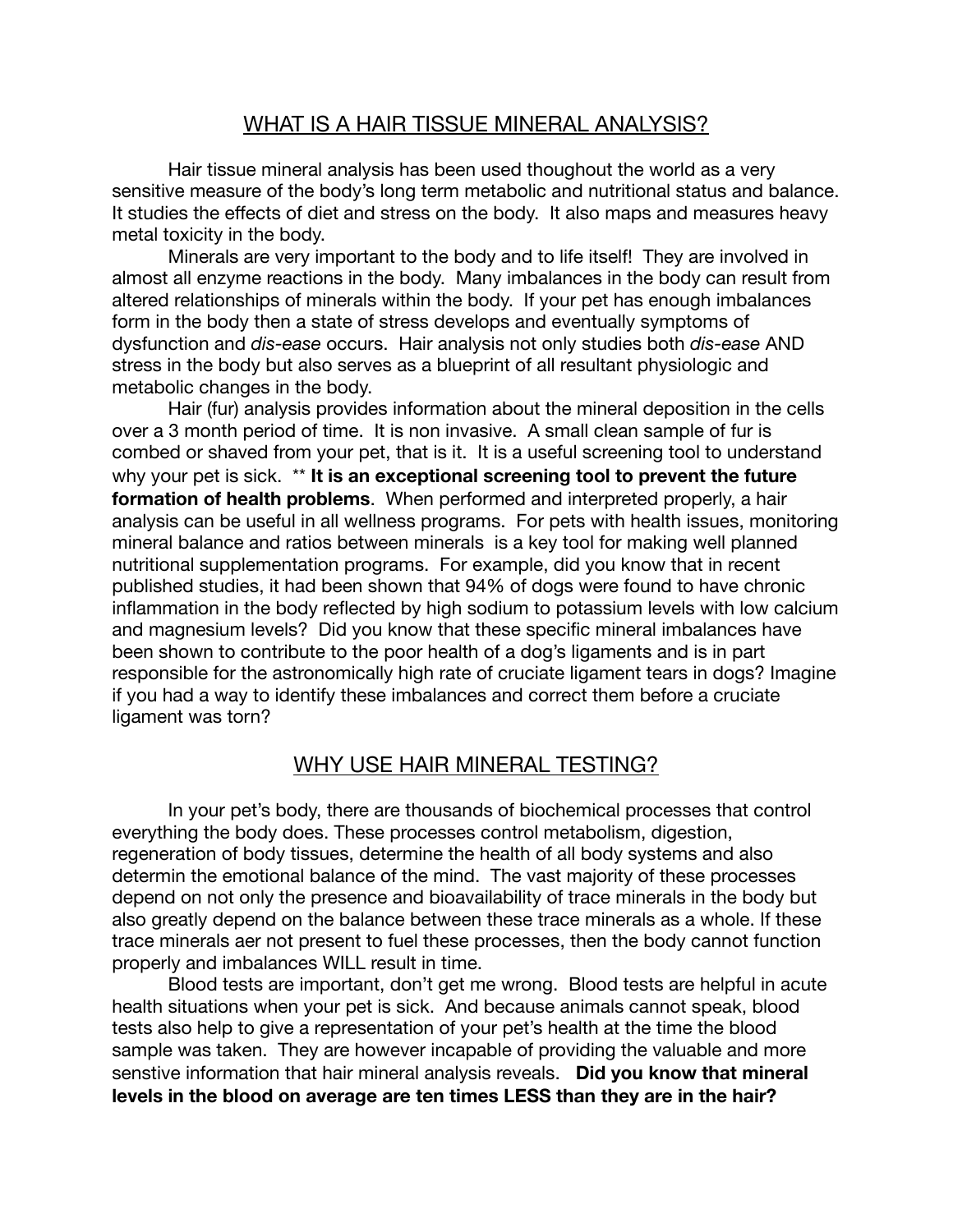Hair analysis is a more accurate indicator of the overall metabolic trends in the body. A single blood sample reflects the mineral status in the blood ONLY, not the whole body, and for a single moment in time ONLY. Mineral levels fluctuate daily due to several factors such as what food is eaten, how well one's immune functions, what vaccines have been given and when, and what the emotional and physical stress on the body is.

Minerals in the fur or hair will not vary from day to day. Hair analysis provides a long term picture of metabolic status and nutritional status that far supercedes what is found in a blood test. While a blood test may reflect the metabolic status of a single day, hair analysis will reflect on average what has been happening in the body for the past three months. Importantly, all animals are stressed by the mere act of walking in to a veterinary hospital, wagging tails or not. Add in the restraint necessary for your pet to be examined and for a blood sample to be taken and it is easy to understand how acute changes in the blood can occur due to stress and how that would not be the most accurate reflection of your pet's overall health.

It is important to understand that a body wants to maintain levels of minerals and metabolic factors as constant state as possible in the blood, keeping them within very narrow limits by the body. Components of the blood must remain fairly stable at all times or quite frankly death can ensue. Take calcium for example. The body will rob calcium from bones and teeth to support a major organ and keep blood levels up. So overall mineral levels may be abnormally low in the body as a whole but in the blood may very well measure within the "normal" reference range until extreme end point derrangements have occurred. For obvious reasons this is not the ideal time to diagnose a problem! Because of this, blood samples are not the most accurate assessment of the true overall mineral and metabolic balance in the body.

Levels and ratios of tissue minerals relate to the activity and balance of specific organs and glands in the body. By calculating mineral ratios through hair analysis, the function of major glands and organs can be assessed, often long before abnormalities appear on blood tests and radiographs.

.

### WHY USE HAIR MINERAL TESTING TO DESIGN NUTRITIONAL PROGRAMS?

Yes, What your pet eats is important for optimal health. What is more important however is what nutrition is reaching the cells and even more important HOW WELL nutrition can reach the cells. Nutritional physiology takes place at the cellular level, not inside the blood or anywhere else and a large percentage of cellular health depends on vital mineral balance within the body.

Some animals burn food at a more rapid rate than normal and some at a slower rate. This is called the oxidation rate. Knowing a pet's oxidation rate can help decide which type of food is best suited for your pet (raw, gently cooked or kibble), which foods are most needed and which nutrients would be most helpful to restore balance to the body. *Giving the wrong nutrients can make your pet's health issues worse.* Hair analysis can be utilized to determine your pet's individual oxidation rate.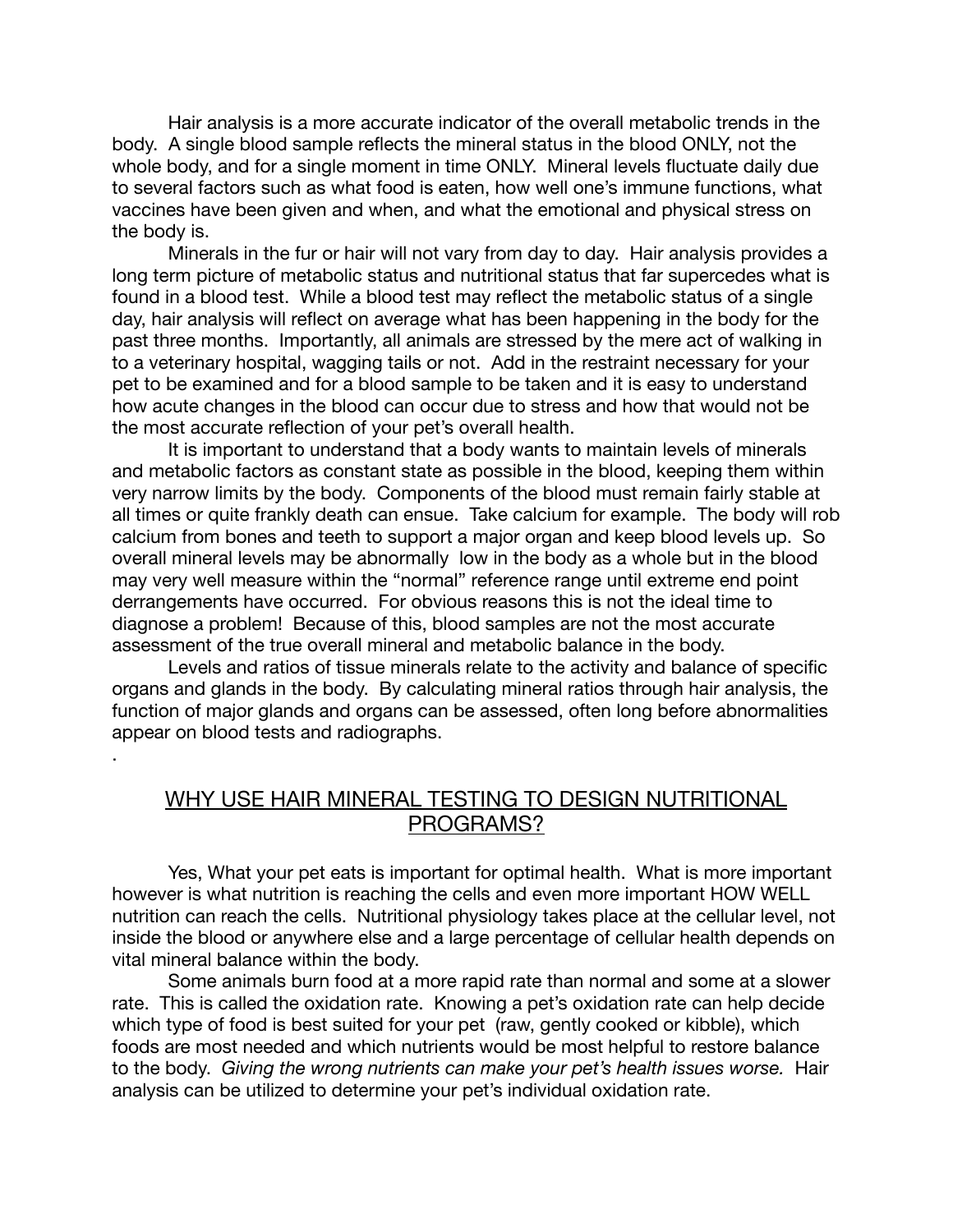## HOW HAIR ANALYSIS CAN HELP WITH BEHAVIORAL ISSUES

Biochemical and mineral imbalances can be the root cause of some common behavioral problems seen in animals. Hair analysis is an excellent tool to predict, explain and suggest nutritional solutions for common behavior issues such as anxiety, agression, depression, hyperactivity, fears and phobias. Treating emotional stress with specific minerals can not only improve behavior but can improve the overall health of your pet.

## HAIR MINERAL ANALYSIS TO DIAGNOSE HEAVY METAL TOXICITY

Hair analysis can measure the level of heavy metals in the body and diagnose toxicity. Mineral therapy can help remove toxic metals from the body. Toxic metals are a serious problem and contribute to many metabolic disorders. Most resulting symptoms of heavy metal toxicity are wrongy diagnosed as their own disease phenomenons such as infections, high blood pressure, heart disease, diabetes and cancer to name a few.

Routine blood tests cannot detect chronic heavy metal poisoning in the body because once exposure has occured the blood will remove toxins and deposit them into different storage areas in the body so they will not always be seen in a blood test. Hair analysis is a more accurate reflection of heavy metals in the body because hair on a storage area for heavy metals.

Any pet that has been vaccinated, any pet that comes from generations of ancestors having been vaccinated, has heavy metal toxicity in their body (and likely suffers from vaccinosis but that is another discussion). If your pet eats kibble or drinks tap water, there is a good chance that your pet is ingesting heavy metals toxins on a daily basis. In all my years of veterinary school, internship and general practice, I don't recall a single mention amongst peers of the dangerous effects heavy metal exposure has on a body.

# HOW TO COLLECT HAIR SAMPLES FOR HAIR ANALYSIS

Clean, dry hair is necessary for hair analysis so bathing your pet is necessary. Hair that has not been washed is more prone to environmental contamination. Therefore, a bath given within 2 days is ideal before sampling. If hair samples are taken the same day as a bath they should not be taken within 6-8 hours of the bath. Pets that swim in the ocean will need to be kept from swimming for at least 4 days before testing and as above, should be bathed within 2 days of hair sampling.

For animals treated with topical flea and tick insecticides and pesticides, it is recommended to sample the hair for analysis the last week of the treatment cycle or 1 week before reapplication. Pets should be bathed as above and hair sampled as above.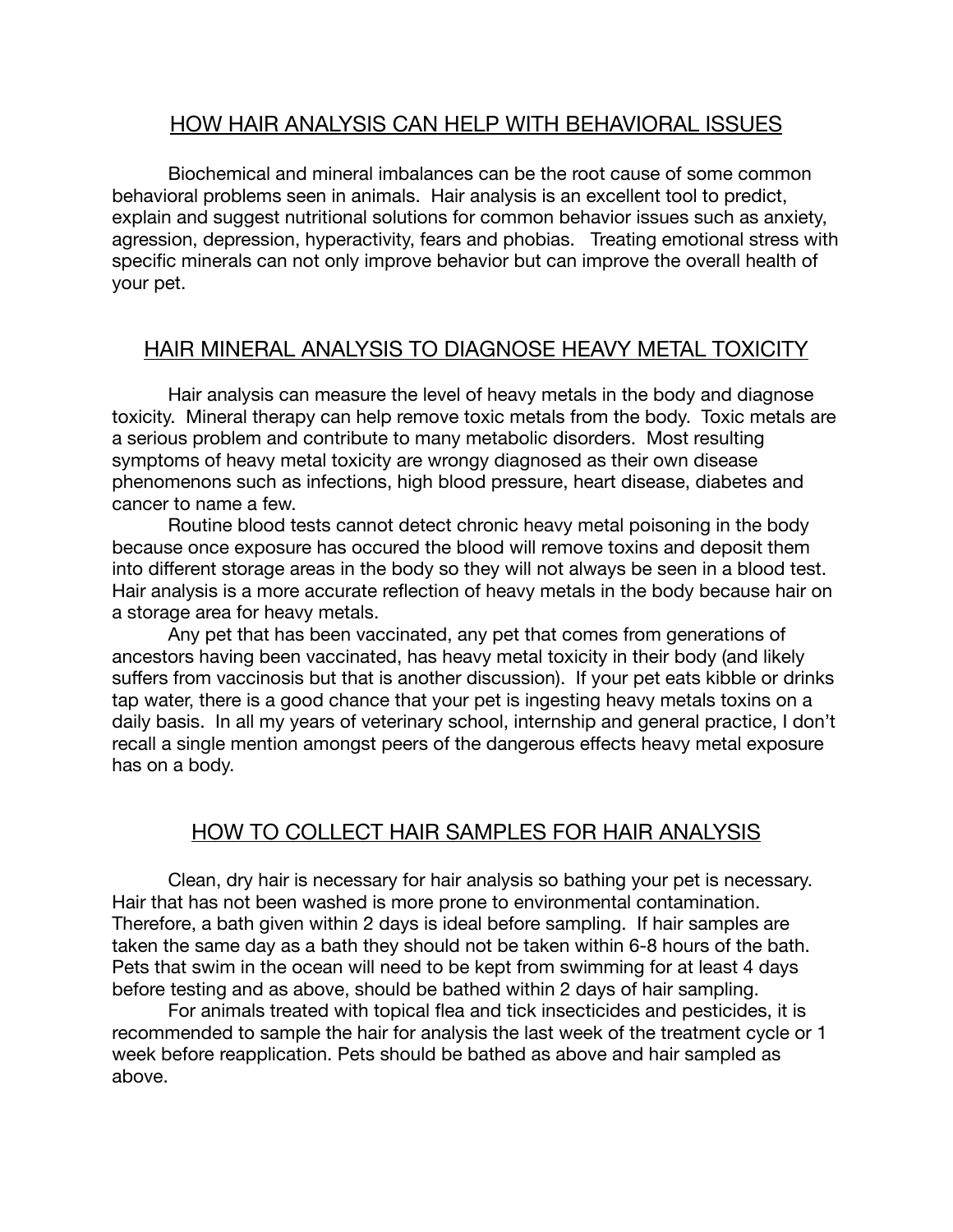The hair is collected by clipping a small patch of hair as close to the body as possible. You will need to provide at least a tablespoon size of hair for testing and place it in a ziplock bag labeled with your pet's name and mail to the office. Alternatively, you may obtain testing materials through the office which includes a small scale to ensure the proper amount of hair is sampled and collection envelope.

After hair samples are obtained, they are sent to the lab for testing. It usually takes approximately 3-4 weeks to get the results. Once results are in, a phone or in office consultation (without your pet) will be scheduled where the doctor will interpret the results, review them with you and an individualized nutritional and supplement plan for your pet will be created.

### HOW OFTEN IS HAIR ANALYSIS DONE?

Once inital hair analysis in done and recommendations made, this regime will be followed for the next 3-4 months after which time the hair will be tested again as above to track your pet's progress and make any necessary adjustments to the nutritional and supplement regime. Once stable, yearly hair analysis will be done for both preventative and therapeutic monitoring.

For new puppies, we tend to think that they come in to this world pure with clean body systems and picture perfect health. This can be far from the truth. Puppies are born with whatever the mother has or doesn't have for that matter. So, if the mother had heavy metal toxicity, so will your brand new puppy, only in most cases you won't see it manifest for quite a while. Starting hair analysis early screens for toxicities and imbalances the mother may have had. Early screening can serve to prevent future conditions by addressing the issues and correcting them *before* they become a problem.

## FINAL WORDS…

Mineral imbalances in the body directly impact your pet's health. Hair analysis is an unparalleled testing modality to detect these imbalances, understand why they occured, understand how to fix them and most importantly know how to bring the body back in to balance.

As a veterinarian, I have decades of knowledge and experience taking care of animals. But only in my knowledge and experience as a *holistic* veterinarian have I come to appreciate that there truly is no such thing as a disease. Simply put, I now understand that *dis-ease* within the body is not a phenomenon that happens to the body out of nowhere and it most certainly is not a normal progresssion of life. *Dis-ease* occurs when the body's homeostasis or balance is disrupted. In conventional medicine, this is what a general veterinarian diagnoses as a "disease":

"Your pet has allergies" "Your pet has arthritis"